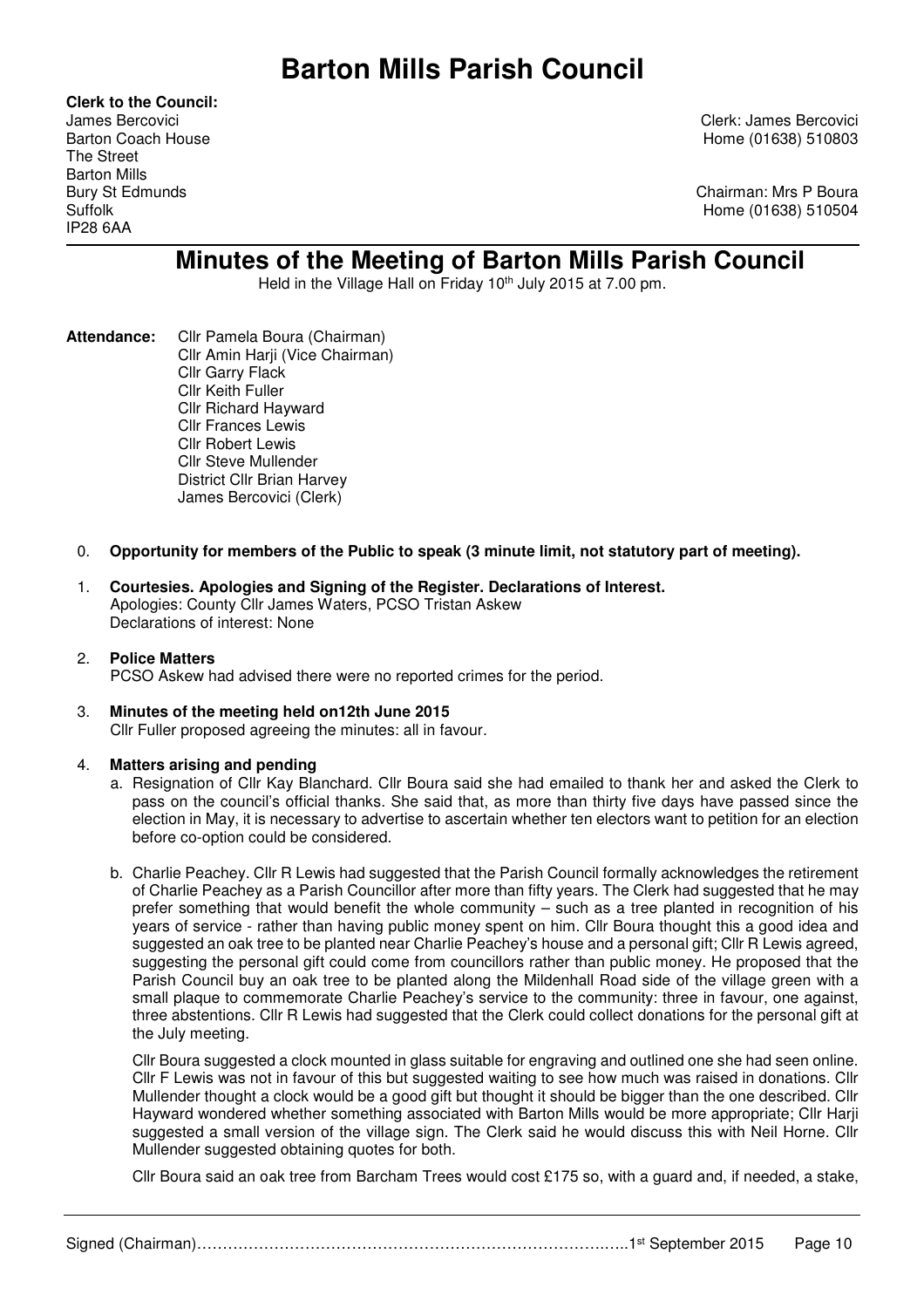the total cost should not exceed £200. Cllr R Lewis proposed buying the tree and peripherals in the autumn as suggested: all in favour. Cllr R Lewis asked if the press should be invited to take a photograph.

c. Standing Orders. a sub-committee comprising Cllrs Boura, Harji and F Lewis has met to consider the standing orders. Cllr Boura outlined the main proposals and highlighted a concern about 13f (dispensations) which was discussed and the draft was amended accordingly. Cllr Harji proposed adopting the draft standing orders as amended: all in favour. Cllr F Lewis asked for the work undertaken by Cllr Boura to be minuted and thanked her for it. Cllr Boura said that Cllr F Lewis had wanted a policy for dealing with the press and media and also a complaints procedure; she had drafted these and Cllr F Lewis agreed the wording and proposed adopting the draft policies: all in favour. Cllr Hayward suggested that any councillor who has contact with the press should advise the Clerk who can pass this on to other councillors in advance of the next meeting.

Cllr Boura said it was now necessary to review the Financial Regulations and suggested a new working group to comprise the Councillors with responsibility for finance (Cllrs Harji and R Lewis) and others. Cllr Harji agreed that Cllr Boura and the Clerk should be included in this. The Clerk said he would email the latest model regulations to the working group.

- d. Football coaching there have been problems raising funding in time for the summer holiday. Cllr Hayward suggested the October half-term. Cllr Mullender suggested the Parish Council could budget for this and liaise with other parishes. Cllr Boura suggested getting prices for coaching. Cllr Hayward thought contributions from participants would mean greater commitment. Cllr Waters said he would check to see if there are any new grants available which may help.
- e Meeting times. Cllr Boura suggested the council could consider putting back the starting time for meetings to 7.30pm from the August meeting onwards. The Clerk pointed out that the August meeting had already been advertised with a start time of 7pm so Cllr Mullender proposed a 7.30pm start time from the September meeting: five in favour, three abstained.
- f. New play equipment: this has been installed. The total cost is £19,690 plus VAT. This was funded as follows:

£15,345 Forest Heath DC £1,500 Barton Mills 100 Club £1,700 Burrell Trust

This leaves a shortfall of £1,145 from parish council reserves. Cllr Boura outlined a small problem with the safety surfacing but said Proludic is sending a team on Tuesday to put this right.

 The toddler swings have been re-painted. The contractor has also been asked to quote for repairing the damaged seats and benches and applying stains, preservatives etc as required. Cllr Boura had received a quote for £200 plus materials (at least £100) for the benches, Jubilee gate and bench and picnic benches (one bench not included in this quote as it is need of more work and may be better removed altogether). Cllr R Lewis proposed approving the quote: all in favour. After the meeting, several councillors inspected the other bench and decided it should be kept so the Clerk was asked to approve the additional spending for this.

g. Litter bins on playing field. Cllr F Lewis said a bin is needed near the corner of the field heading towards Mildenhall Cllr Waters said he may be able to obtain a bin. Cllr R Lewis suggested it should also have a sign to remind people to use it. Cllr Fuller said the litter could be viewed as a symptom of the success of the playing field. Cllr R Lewis proposed that the Parish Council should obtain a bin and sign, requesting assistance from Cllr Waters: agreed. The cost of emptying bins is £2.80 each time (payable yearly in advance) and the cost of installation, if Cllr Waters is unable to get one for the village, would be £300 although cheaper ones can be sourced elsewhere.

Cllr Boura said an offer to empty the bin had been received from residents. Cllr R Lewis proposed that, if a bin could not be acquired free of charge, the Clerk should be authorised to purchase one at a cost of up to £300 and approve the charge for emptying it: all in favour.

Cllr Flack was asked to move the 5-aside goals to a safer location on the field. He agreed.

h. Fiveways Roundabout – Cllr Boura said she had read a number of online concerns about lane discipline and near misses on the roundabout and wondered whether the Parish Council should press for traffic lights. Cllr Mullender was opposed to this. Cllr Flack said improved signage and road markings were needed for traffic coming into Mildenhall from the A11. Cllr R Lewis said there was a problem with traffic queuing in the fast lane of the southbound A11 trying to enter the village, especially when car boot sales were being held. He wondered whether a 'no waiting except on slip road' sign (or similar) would help. The Clerk was asked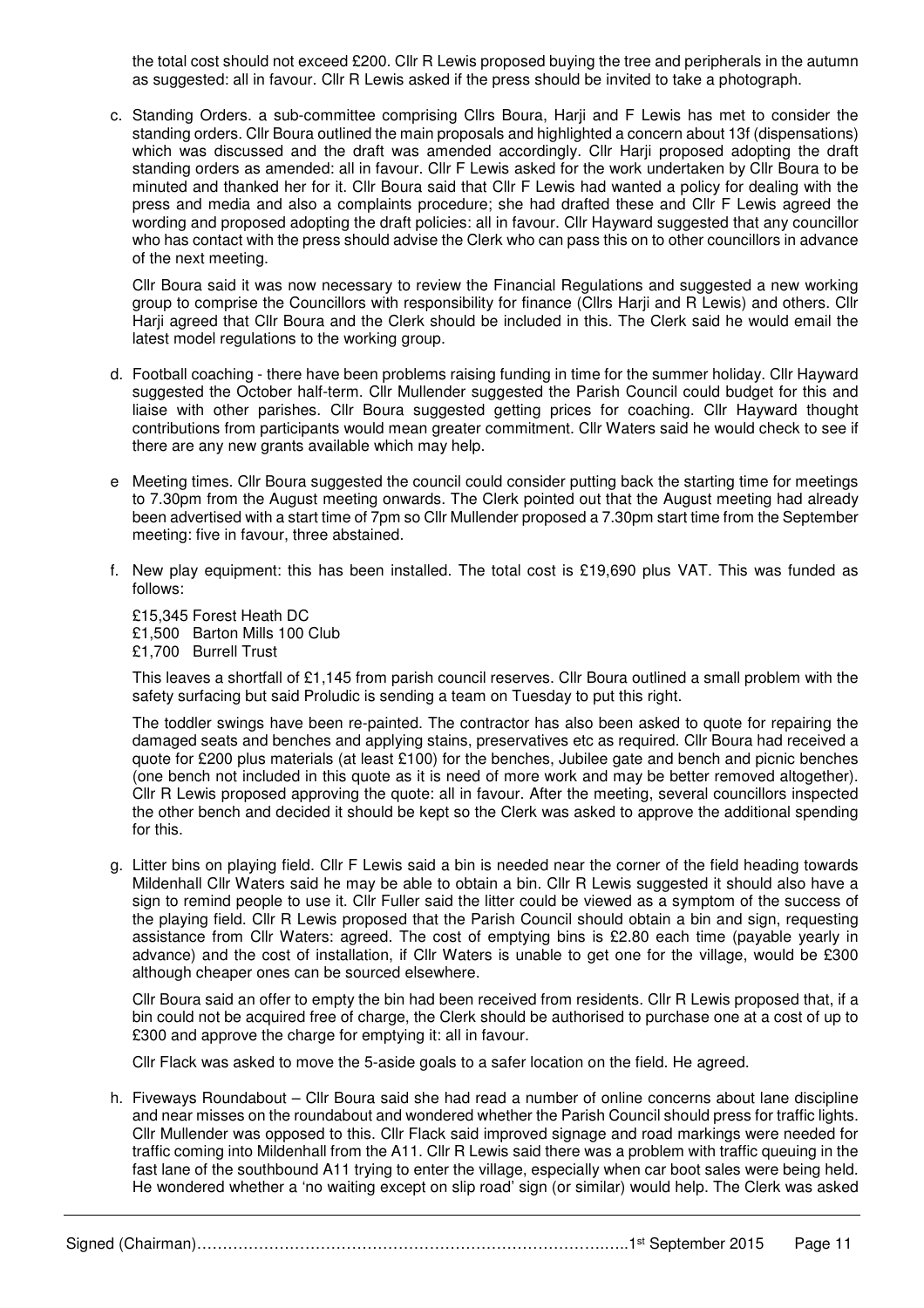to relay these concerns to the Highways Agency.

- i. Provision of a village notice board in the vicinity of Worlington Road Cllr Hayward observed that there are now quite a lot of residents at that end of the village and that a noticeboard may help them feel more involved in Barton Mills. He suggested it could be sited at the proposed bus stop outside the entrance to Bridge Farm. He volunteered to look after it. The Clerk said the first thing would be to ascertain who owns the land and seek permission to site a board on it. Cllr R Lewis said he would pass the contact details for the management of Bridge Farm to the Clerk. Cllr Hayward also observed that there are no signs at that end of the village alerting people to the fact they are in Barton Mills.
- j. Charges for use of field by football teams other than those based in Barton Mills. The Clerk had been advised that the football club charges other teams £10 per week for use of the field alone (and £30 per week to include use of its club hut) and that the money is retained by the football club. Cllr Mullender said this information is false. Cllr Boura said she did not understand why the football club does not make a contribution for its use of the field; Cllr Flack thought it should do so; Cllr F Lewis said the football club used to contribute £200 per year towards the upkeep of the field but thought this stopped around ten years ago. Cllr Flack observed that other organisations such as the Allotments Association pay a regular amount to the Parish Council. Cllr R Lewis suggested the Clerk asks the club for clarification of which teams use the field, when and how much they pay for the facilities. Cllr Flack also pointed out that the 5-aside goals which are used by some clubs were purchased specifically for use by Barton Mills children.
- k. Footpath to Mildenhall. The Clerk has been advised that, due to budgetary pressures, Suffolk CC will not be resurfacing the final section of the footpath as previously outlined. Councillors expressed dismay at this. Cllr R Lewis asked how much it would cost to complete the work, suggesting the Parish Council may be able to raise the funding elsewhere. Cllr Harvey asked the Clerk to forward this information to him when it is received.
- l. 30mph flashing speed limit sign application form received. The Clerk said he would forward it to Cllr Boura for them to go through before submitting it. Cllr Hayward asked where the signs would be located. He was advised the following locations: Worlington Road, Mildenhall Road, Church Lane, Bell Lane.
- m. Fiveways Farm the Clerk had requested an update. Cllr Harvey advised that enforcement notices are in place and that the site is part-cleared. He said the Forestry Commission is to pursue this. Cllr R Lewis asked if there is a date for this.

## 5. **Reports from the District Councillor**

Cllr Harvey advised that a 7.30pm start may be problematic for both him and Cllr Waters. He discussed devolution, the Police and Crime panel, investigation of planning concerns and the strategic plan which is to be finalised for primary locations by October 2015. Cllr R Lewis said he understood that consultation for secondary locations would be completed by December and asked the Clerk to write to FHDC to ask for the latest position and when consultation in respect of Barton Mills will take place.

#### 6. **Finance - Standard Payments for approval (inc. VAT)**

- a. £309.60 Clerk's net salary (June 2014) chq. 1346
- b. £77.40 HMRC (PAYE June 2014) chq. 1347
- c. £29.70 Clerk's expenses (June 2014) chq. 1346

Cllr R Lewis proposed agreeing these: all in favour.

#### **Special Payments for approval (inc. VAT)**

- d. £30.00 SALC (councillor briefing) chq. 1348
- e. £300.00 TOP Garden Services (grass cutting, May and June) chq. 1349
- f. £61.80 Wicksteed (paint for swings, including delivery) chq. 1350
- g. £23,628.01 Proludic (play equipment) chq. 1351
- h. £240 BDO (audit) chq. 1352
- i. £17.85 Cllr Boura (expenses) chq. 1353
- j. £40 Peter Cumber (swing painting) chq. 1354
- Cllr Boura declared a prejudicial interest and left the meeting. Cllr R Lewis proposed agreeing the special payments: six in favour, one abstention.

#### **Receipts**

## 9. **Planning.**

Note - *ITALICS: Parish Council comments passed to Forest Heath DC.* **Bold: Forest Heath DC decision**

#### **General and for consideration:**